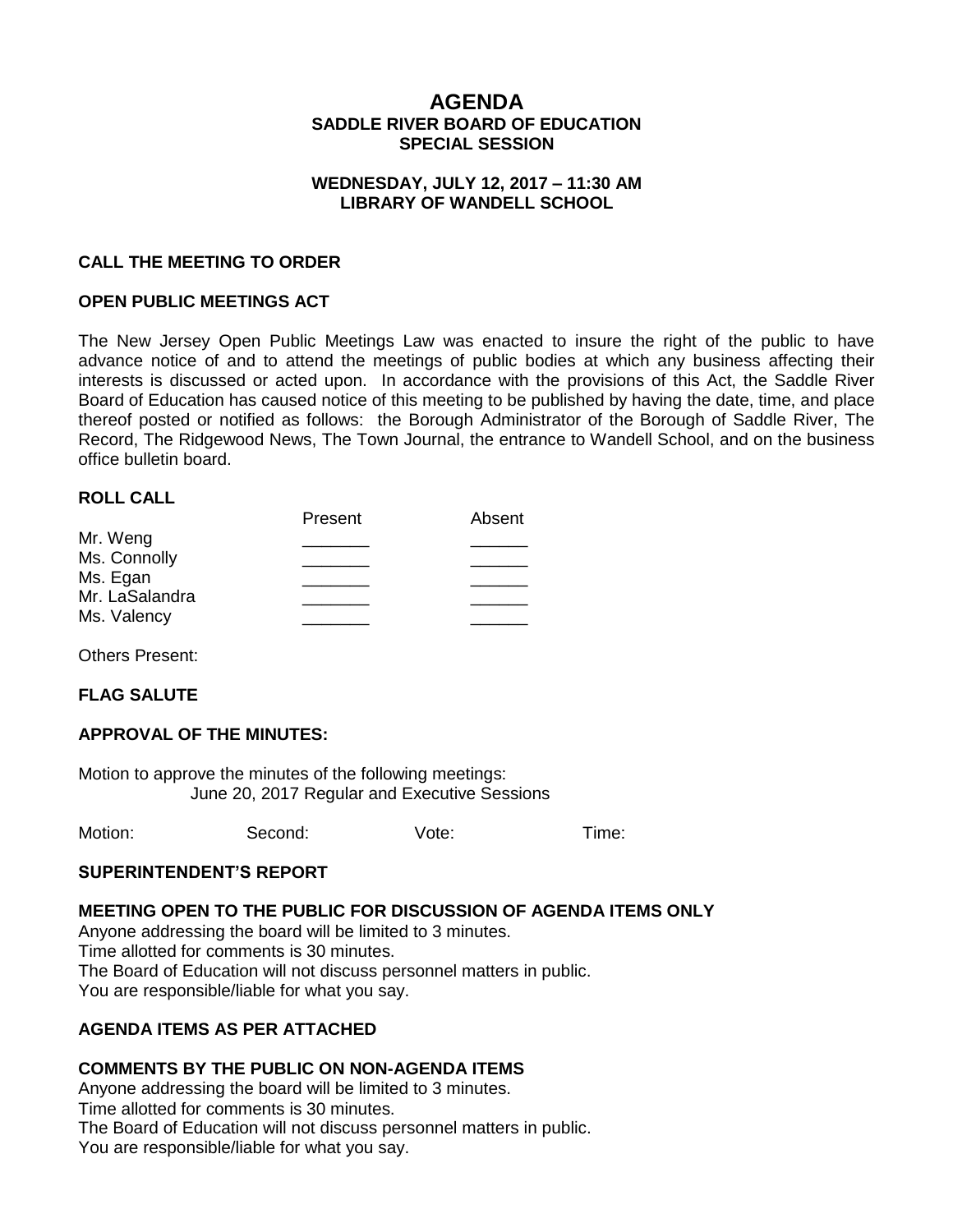# **MOTION TO ENTER EXECUTIVE SESSION**

WHEREAS Section 8 of the Open Public Meetings Act, Chapter 231, PL 1975, permits the exclusion of the public from a meeting in certain circumstances and

WHEREAS the Board is of the opinion that such circumstances presently exist

BE IT RESOLVED by the Saddle River Board of Education that:

 The public shall be excluded from discussion of the hereinafter-specified subjects: The general nature of these subjects is: Personnel Issues Legal Issues

It is anticipated at this time that the above-stated subject matters will be made public when the Board determines them to be no longer prejudicial or when the board takes formal action.

Action may or may not be taken upon return to public session.

| Motion:                                    | Second: | Vote: | Time: |  |  |  |  |
|--------------------------------------------|---------|-------|-------|--|--|--|--|
| <b>MOTION TO ADJOURN EXECUTIVE SESSION</b> |         |       |       |  |  |  |  |
| Motion:                                    | Second: | Vote: | Time: |  |  |  |  |
| <b>MOTION TO ADJOURN MEETING</b>           |         |       |       |  |  |  |  |
| Motion:                                    | Second: | Vote: | Time: |  |  |  |  |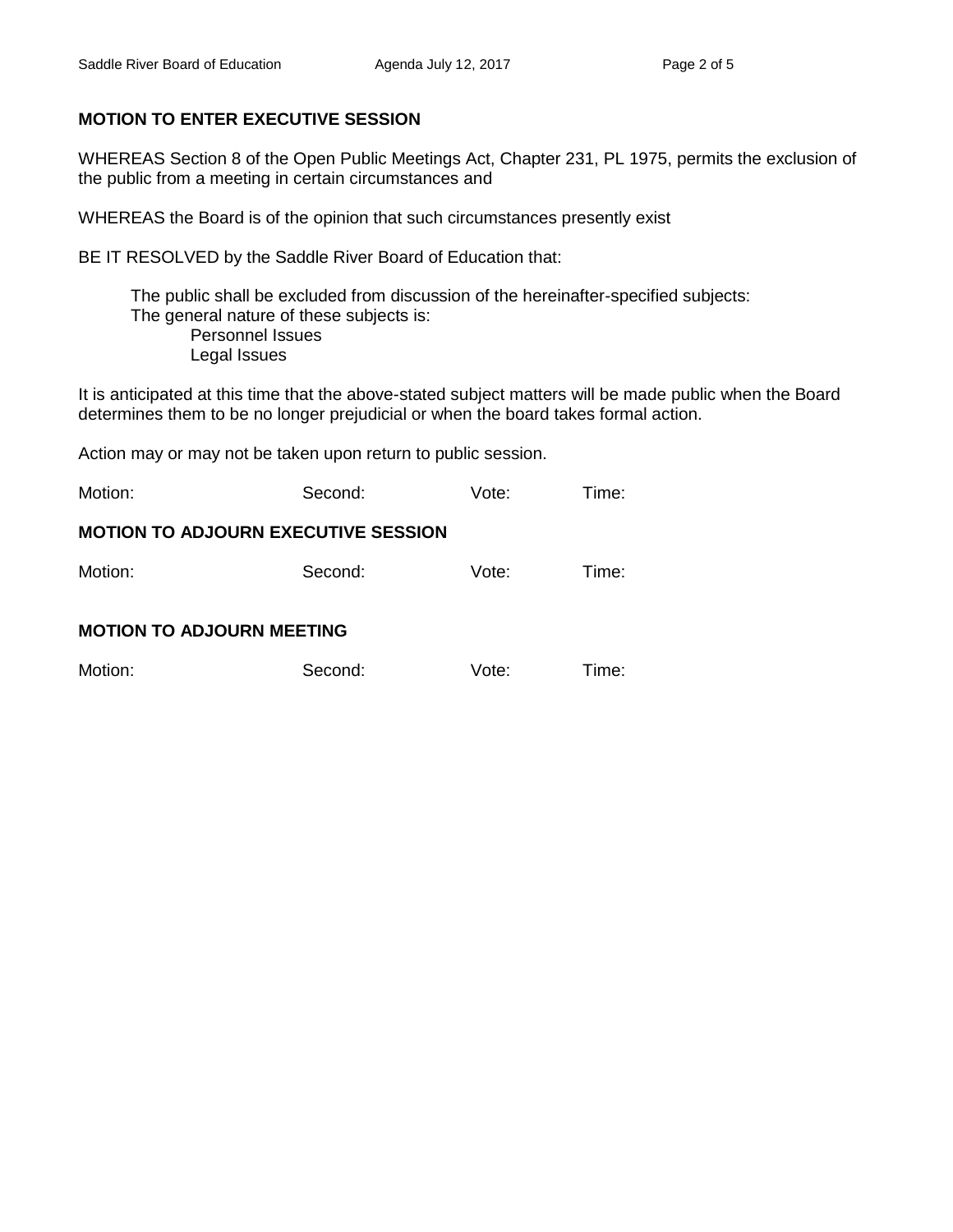### **SADDLE RIVER BOARD OF EDUCATION WEDNESDAY, JULY 12, 2017 RESOLUTIONS – SUMMARY**

## **ADMINISTRATION**

- A-946 1<sup>st</sup> Reading Policies
- A-947 Appointments 2017-2018

### **HUMAN RESOURCES**

HR-1292 Employment Contract – Alfano – Interim SBA/BS 2017-2018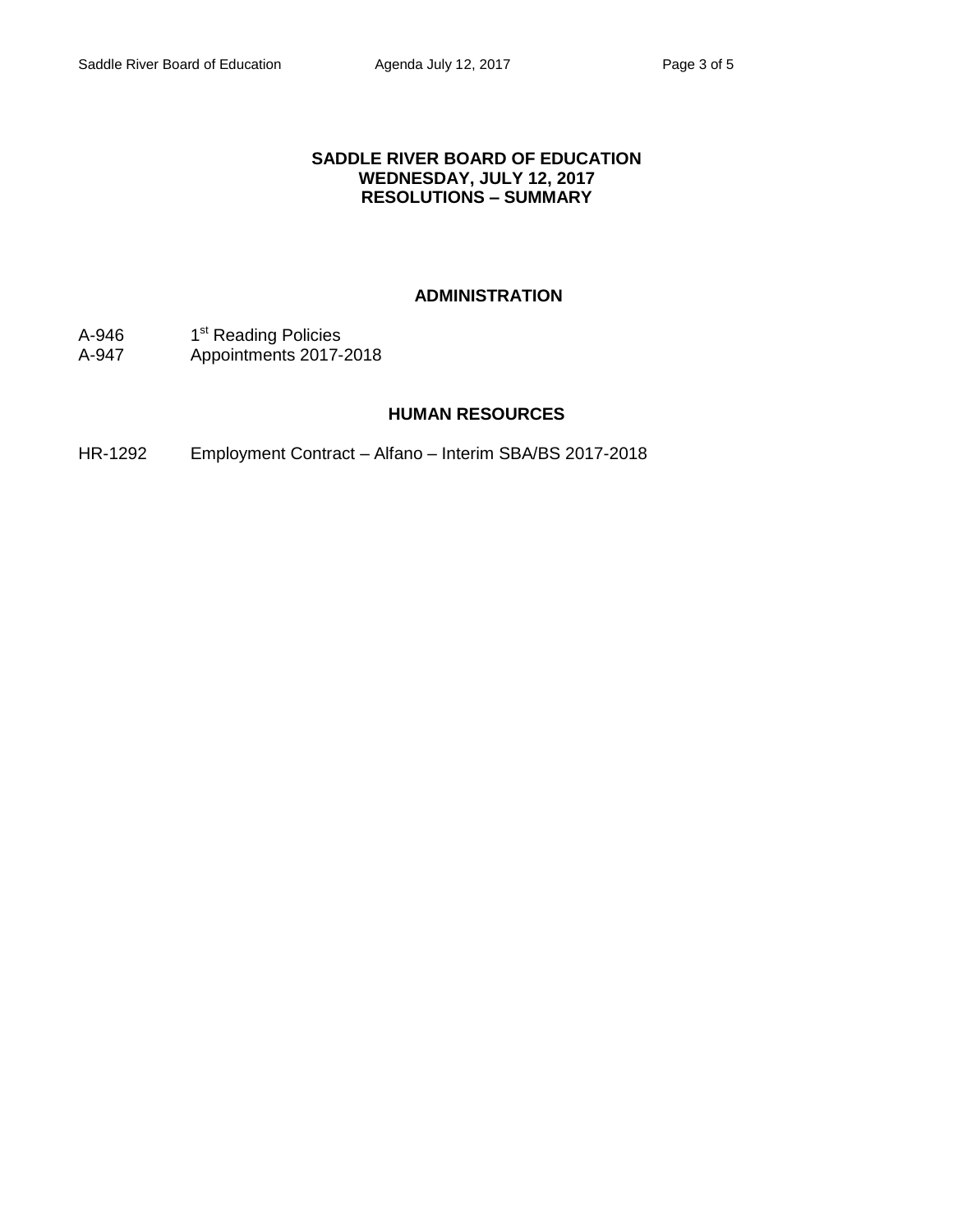## **ADMINISTRATION**

# **A-946 1st READING – POLICIES**

BE IT RESOLVED that the Saddle River Board of Education approves the 1st reading of the following policies:

| 3516    | Safety                                              |
|---------|-----------------------------------------------------|
| 5141.4R | Missing, Abused and Neglected Children (Regulation) |

### **A-947 APPOINTMENTS 2017-2018**

BE IT RESOLVED that the Saddle River Board of Education approves the following appointments from July 1, 2017 through June 30, 2018:

| Board Secretary (N.J.S.A. 18A:17-5)     | <b>Frank Alfano</b> |
|-----------------------------------------|---------------------|
| <b>Custodian of Government Records</b>  | Frank Alfano        |
| <b>Public Agency Compliance Officer</b> | Frank Alfano        |
| <b>Purchasing Agent</b>                 | Frank Alfano        |
| School Funds Investor                   | Frank Alfano        |

## ALL ADMINISTRATION MOTIONS BUNDLED FOR SINGLE VOTE:

Motion: Second: Discussion: Roll Call Vote: JC: PE: JL: TV: TW: